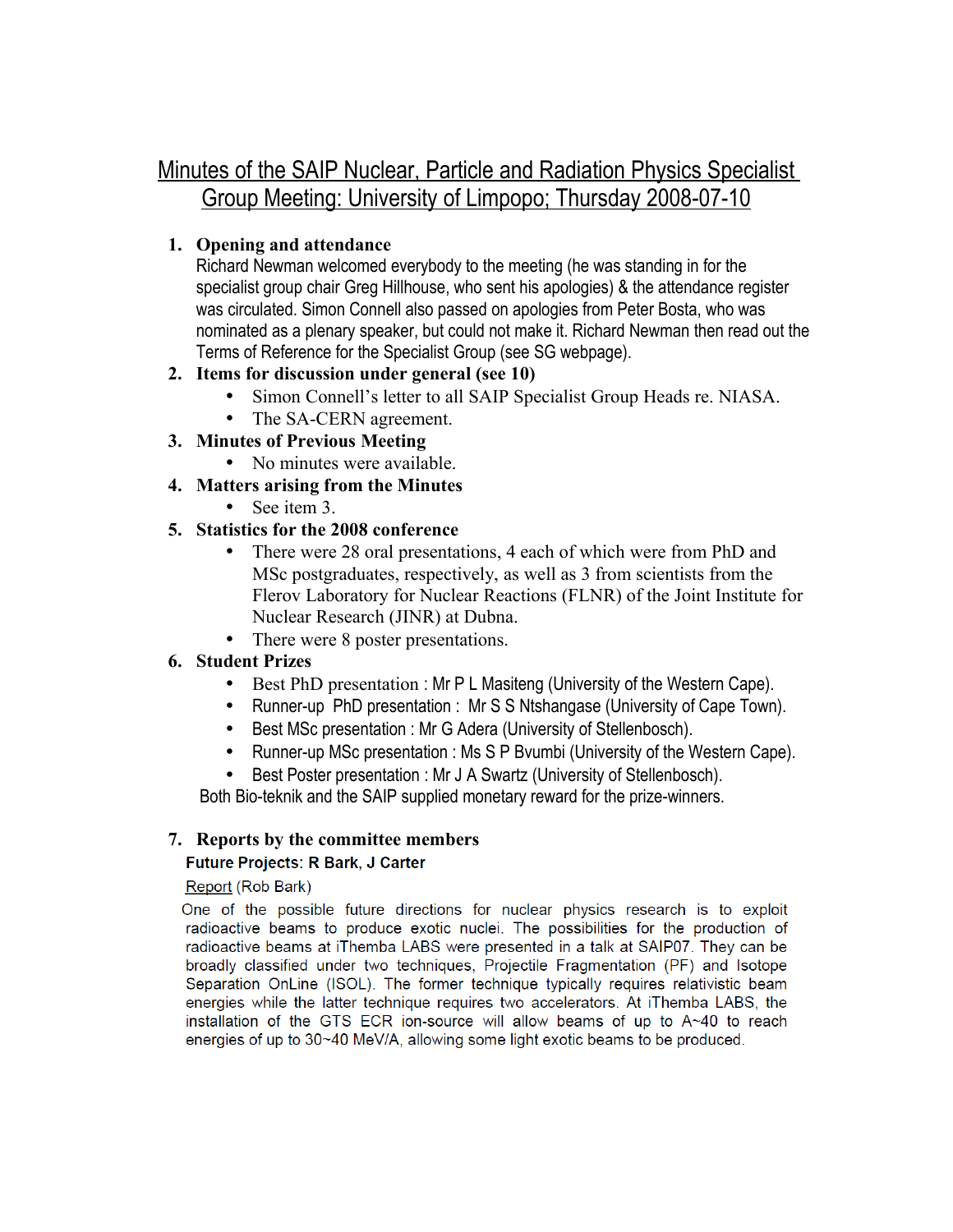For ISOL beams, the possibility of a second accelerator at iThemba has been raised in discussions with NECSA, in connection with commercial isotope production. These discussions are still at a preliminary stage, but the new accelerator could deliver a highintensity proton beam of 70 MeV, which could be split and used in two separate beamlines, one for isotope production and one for physics use. The second beam could form the driver for an ISOL system while the SSC would fulfil the role of postaccelerator.

A possibility would be the fissioning of uranium to produce neutron rich isotopes. An ion-source would then need to be developed to extract the desired radioactive beam species. A promising method to selectively ionize the species of interest with high efficiency is to use laser ionization. This technique would need some development but sufficient expertise exists in South Africa to do so.

iThemba LABS has contacted Professors Heinrich Schwoerer and Erich Rohwer of the University of Stellenbosch (US) for advice on laser ionization. A current interest at US is the use of lasers to accelerate ions, with the iThemba LABS site being ideal for this purpose. Because of the mutual interest in lasers and accelerators, a workshop on "Lasers and Accelerators" has been planned for January 2009. Two speakers have been invited to give lectures on laser ionization, Dr lain Moore from the University of Jyväskylä and Dr Ulli Köster from ISOLDE at CERN. The next stage would be to build a demonstration laser ionization source, using existing beams from the SSC.

In a separate development, the SA-CERN Programme has proposed travel money for use of South African researchers for visits to the REX-ISOLDE radioactive beam facility.

#### **Outreach: GJ Arendse liThemba LABS1**

#### Report

The activities related to the promotion of Nuclear Physics amongst learners, teachers, students and the general public has for the biggest part of the year been driven by individuals linked to the national facilities and universities without real input from the "liaisson officer". To this extent a (very succesful) summer school was held which was organized by staff at iThemba Gauteng and Wits. I have however had the opportunity to accompany students to Dubna in Russia, where I had limited input into what "we would like to get out of the exercise". The students did however get the opportunity to give short presentations on their experiences during the week. I have recently (1 January) joined iThemba LABS as Manager of their Science and Technology Awareness Programme. I have since my appointment presented an overview of the activities at iThemba LABS to learners who attended the science week in Stellenbosch. We have also had a learner from Rondebosch High who spent three days jobshadowing staff at iTL (physics, medical radiation, isotopes and materials research). The interaction with learners and teachers are on-going and will definitely pick up in the near future.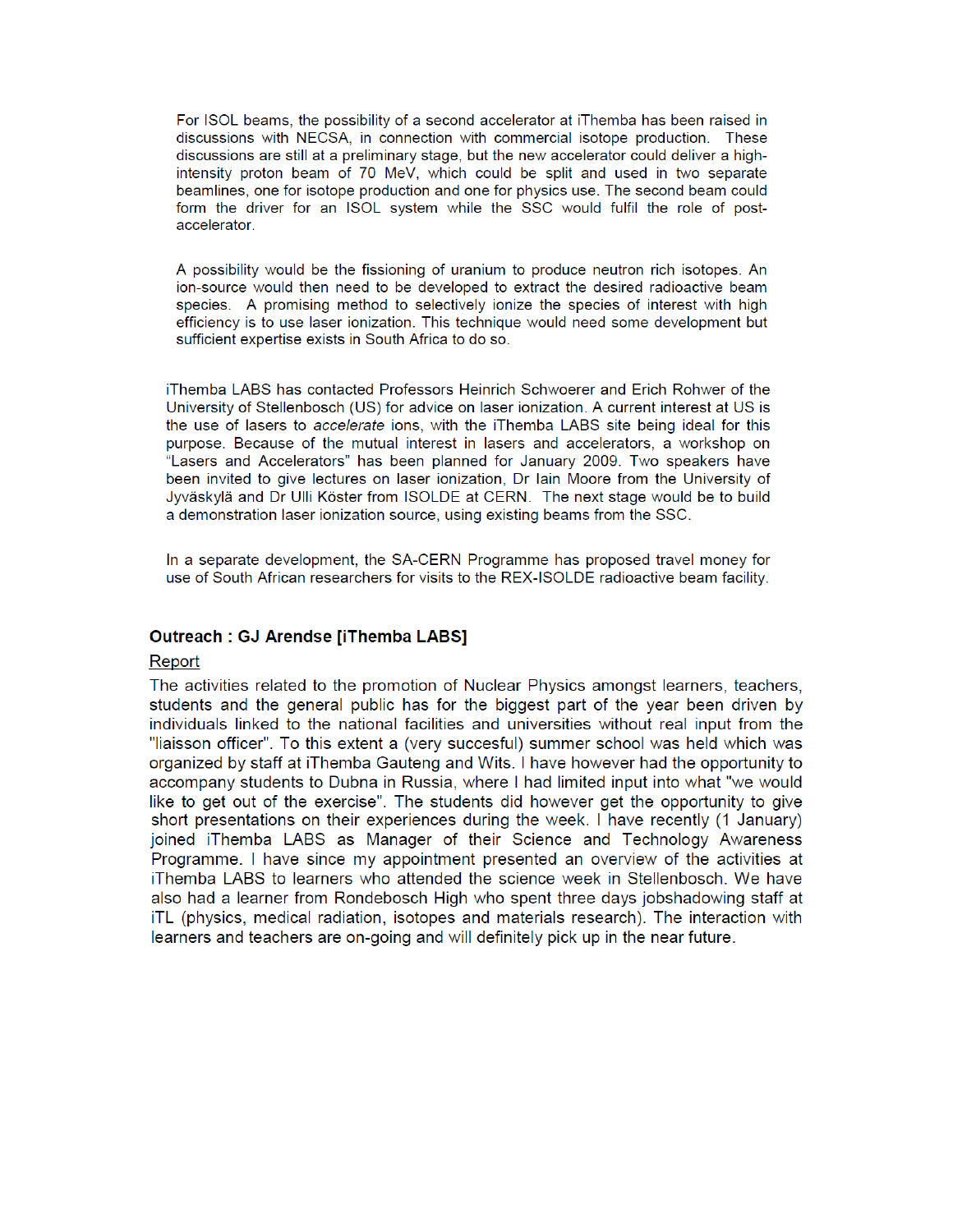### International Liaison: Z Buthelezi [iThemba LABS]

### Report

The "newly" established SA-CERN programme: this is a huge initiative driven by SA scientist involved in CERN (European Center for Nuclear Research situated between Switzerland and France) projects e.g. ALICE, ATLAS, ISOLDE, etc. The programme which includes scientists from iThemba LABS, UCT, WITS, Rhodes University and UKZN is funded by DST. The funds will will enable scientists (and students, where applicable) to travel to CERN to partake in experiments and to attend collaboration meetings as well. There are many opportunities within this programme for both scientists and students alike. For more info contact Prof Jean Cleymans (chair), Jean.Cleymans@uct.ac.za or the secratary. Dr SV Fortsch (fortsch@tlabs.ac.za).

I would like to bring your attention to a training possibility in beam instrumentation for postgraduate students or young scientist (at MSc, PhD and/or Post doc level) which was advertised by Dr Anne Dabrowski (CERN Fellow working on a CLIC project). This is a European initiative (DiTANET: Dlagnostic Techniques for future particle Accelerators, http://www.kip.uni-heidelberg.de/DITANET/) to encourage education in Novel instrumentation, funded through the Marie Curie fellowship program. Dr Anne Dabrowski is a former UCT graduate who holds a prestigious fellow position at CERN. Her group (CLIC: Compact Linear Collider is a future electron-positron collider proposed at CERN to explore energy regions beyonds those reached by current particle accelerators) are opening 3 positions for "early stage researcher" and she'll be cosupoervising one of the positions. This is a great opportunity for someone whose at MSc, PhD level and has interest in Accelerator Physics and associated fields.

### **8. Nuclear physics schools**

The JINR Winter School of 2007<br>23 Students from across South Africa attended the Joint Institute for Nuclear Research (JINR) Winter Practice in Dubna, Russia from 9 to 19 December 2007. This visit was as a result of the Memorandum of Understanding (MOU) signed between South Africa and the JINR in October 2005, in Moscow. The JINR is an international organization that was established in 1956. It consists of eighteen member countries and 71 partnering institutions in 45 countries mostly from central and Eastern Europe. It is also one of the foremost nuclear research establishments in the world and is credited, for example, with the discovery of several new elements of the periodical table. Contacts between South African researchers and those based in the Russian Federation date back to the late nineties. The MOU designates South Africa, through the Department of Science and Technology (DST), an associate member of the JINR. South Africa's financial contribution covers its membership fee as well as support for joint projects with JINR. In 2006 an amount of \$1250 000 was earmarked for the collaboration and the DST has delegated the National Research Foundation (NRF) to administer the funds for future projects. The aim of the Winter Practice was to give its participants an idea of JINR fields of research and offer them a possibility to meet JINR research teams. Students worked on research projects at JINR facilities and attended lecture courses delivered by leading JINR scientists. Over the weekend they enjoyed social excursions to Sergiev Posad, the centre of the Russian Orthodox Church. as well as Moscow.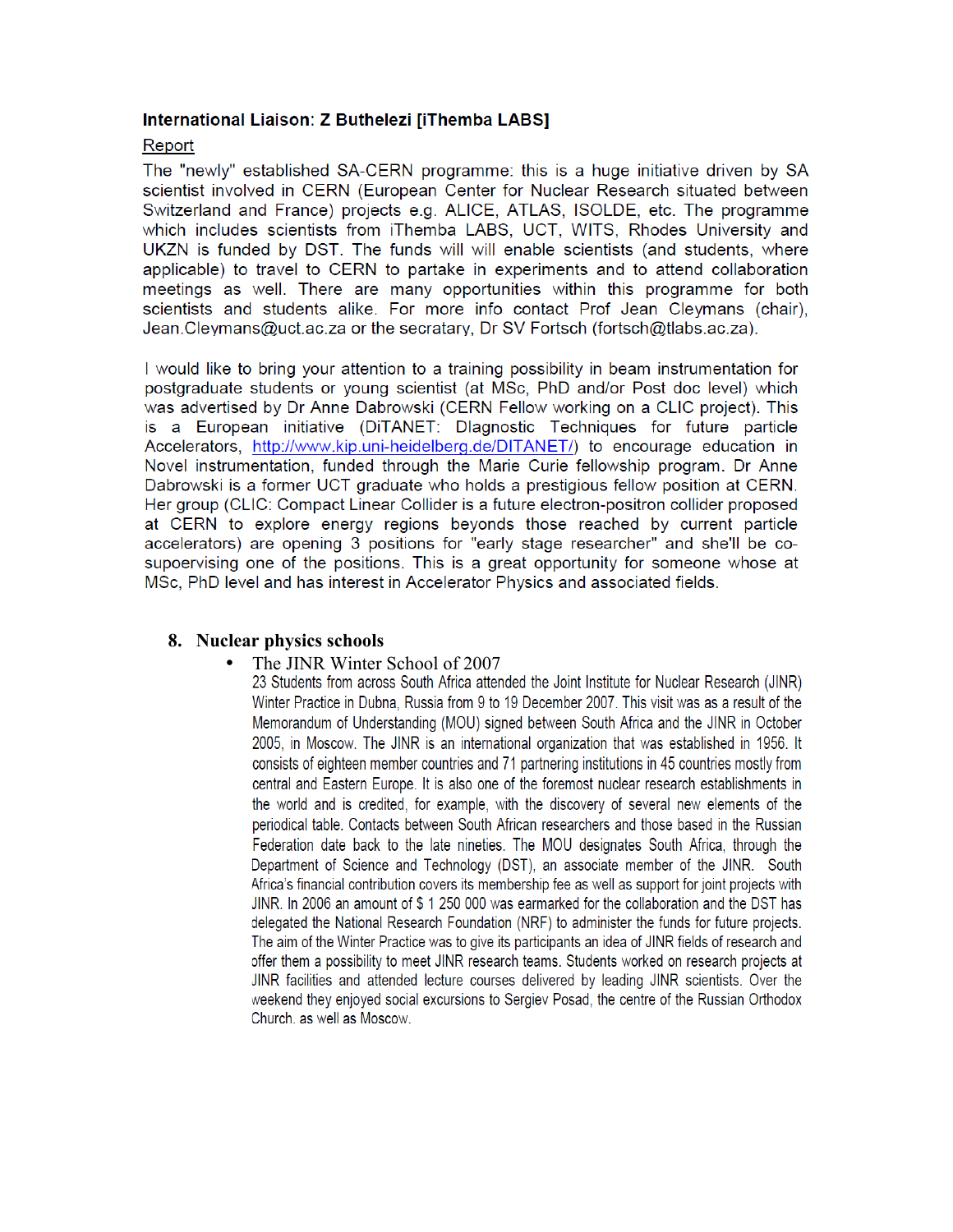• The iThemba LABS School on Nuclear and Particle Physics (27/1/08 to 3/2/08) :

[report by Elias Sideras-Haddad, Chairman iThemba School 2008]

The 2008 iThemba School in Nuclear and Particle Physics organised by iThemba LABS Gauteng was held at the Skukuza Auditorium within the Kruger National Park from Sunday 27.01.08 to Sunday 03.02.08. A total of 62 students from various universities (North-West, Zululand, Wits, UCT, Nelson Mandela, Fort Hare, UWC, Pretoria and Stellenbosch) attended the School. The student audience was made up from about 25% B.Sc. level, 25% B.Sc. Honours and about 50% of postgraduate students (M.Sc. + Ph.D.). The interest and enthusiasm shown by the students for the School went well beyond the expectation of its organizers. The well selected and prepared material by the lecturers and sophistication in teaching style took the students aback. The School acted as an eye-opener for the students and motivated those to get involved in high standards postgraduate research studies.

• Inaugural mini-symposium on gamma spectroscopy

The inaugural mini-symposium on gamma spectroscopy was held on the afternoons of Wednesday and Thursday (23 and 24 April 2008), in the auditorium at iThemba LABS. There were informal presentations on some "hot" topics related to the present and future gamma spectroscopy research at iThemba LABS. Dr. Elena Lawrie (iThemba LABS) was the symposium organizer.

• Symposium : From EARTH to the Moon

An afternoon mini-symposium surrounding topics related to the Earth AntineutRino TomograpHy (EARTH) project was be held at iThemba LABS (iTL) on Friday, 29 February 2008 in the iTL auditorium. EARTH is an ambitious international research programme with the aim of mapping the location of the radiogenic heat sources in the Earth's interior. The programme in South Africa is a collaboration of the three Cape universities and iThemba LABS. Presently a detector is being built with which the feasibility of such a project will be tested. After testing at iTL, further tests will be carried out using antineutrinos at Koeberg. This also signals a potential spin-off of the project, namely the monitoring and safeguarding of nuclear power reactors. Dr. Ricky Smit (iThemba LABS) was the organizer.

- The workshop on Lasers and Accelerators, STIAS (12/1/09 to 16//1/09)
- The  $20<sup>th</sup>$  Chris Engerlbrecht Summer School in Theoretical Physics : Nuclei and Nucleonic Systems, NiTheP at STIAS (19/1/09 to 28/1/09)
- The JINR Winter School of 2009
- The Science at Synchrotrons workshop, DST (9/2/09 to 13/2/09)
- The next iThemba LABS School on Nuclear and Particle Physics : venue and dates to be fixed

# **9. Report from the Director of iThemba LABS**

Kobus Lawrie presented the report on behalf of Zeblon Vilakazi :

This past year has been characterised by major challenges which iThemba LABS (and users) have had to contend with. Paramount of these is the power/energy crisis and its impact on beam availability for physics research.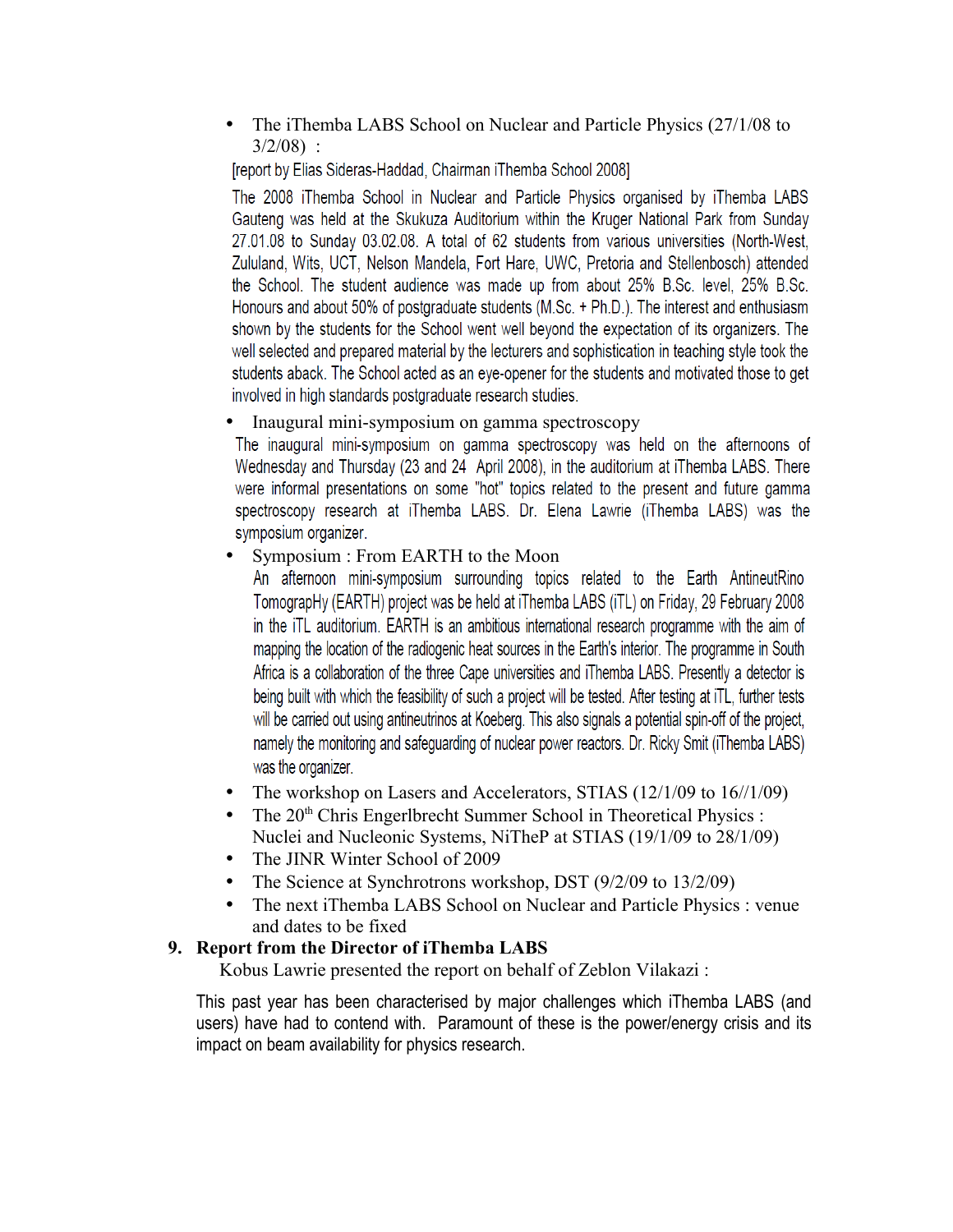- iThemba LABS' management was thus put in a position in which decisions had to be made; which - to this end - has meant that a new/revised schedule for physics was arrived at. This was part of iThemba LABS playing a role in reducing the baseline load demand on the grid (recall that iThemba LABS is considered a Large Power user (LPU) drawing close to 5.4 MW!). Proton therapy is now conducted on one weekend per month instead of on Monday and Friday mornings. On all other weekends the energy change for Physics beam will commence at 06:00 on Friday morning with beam on target expected at ~12:00. If there is a need for iThemba LABS to reduce average power consumption (voluntary load shedding) the accelerators will be switched off on Monday morning. However Physics will be able to continue until 12:00 on Mondays if the demand on the National Grid allows it.
- Positive news relate to the fact that we have had a bumper year with isotope production reaching an all-time high of R12.5m!
- The SA-CERN programme (headquartered at iThemba LABS) and chaired by Prof Cleymans (UCT) is a major South African initiative of a disparate consortium of researchers to leverage resources for access to world leading facilities. The programme consists of the following member institutes: iThemba LABS-UCT (ALICE); UJ-Wits (ATLAS); UKZN-Wits (ISOLDE) and Rhodes (nuclear and HEP phenomenology). A business plan has been submitted to DST and a governance structure is now finalised. The SAIP president will be kept abreast of the details of the programme.
- Development of ECR ion sources: The ECR ion source from the Hahn-Meitner Institute should be able to deliver beam by the end of August. The final components for the second new ECR source will be delivered within the next month, after which installation will commence.
- iThemba LABS Summer School: A very successful summer school was held at the Kruger National Park (Skukuza Camp) in January 2008. Following from the recommendations of last years' committee - the school has now been renamed iThemba Summer School in Nuclear and Particle Physics. The organisation and management was done by iThemba LABS under the chairmanship of Prof Haddad with Dr Machi providing institutional support. The school was - once again - a resounding success.
- Dubna agreement: The programme is now in its third year. Areas of success can now be noted. Dr Simon Mullins who is the DST linkman will give all details of the programme thus far. Suffice it to say that several joint experiments between iThemba LABS and Dubna were conducted. Furthermore, areas of mutually beneficial programmes between iThemba LABS and JINR are being explored.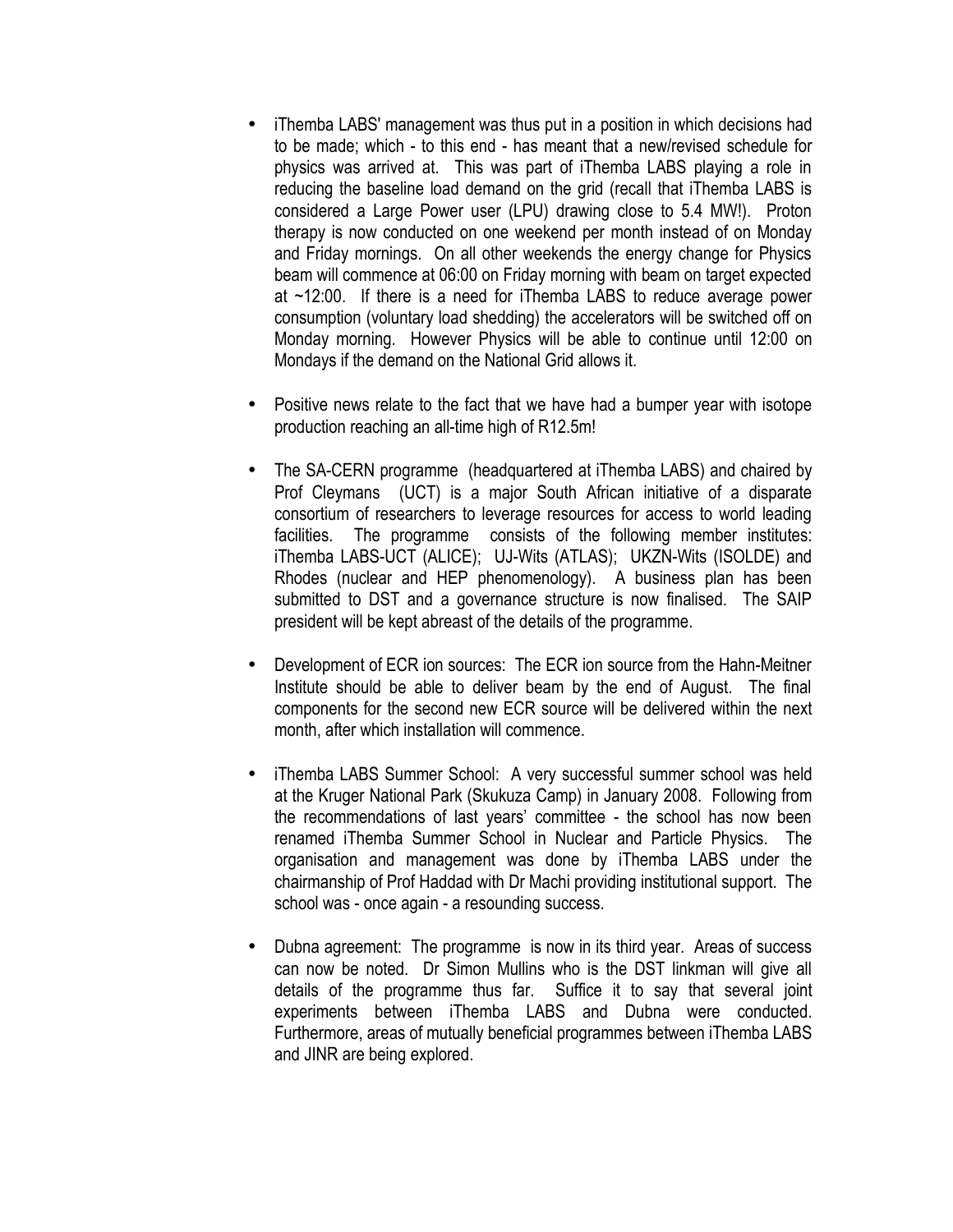In addition, Kobus Lawrie advised that the finances of iThemba LABS were presently constrained, despite Rob Bark's successful NEP DDAQ application (funded to the tune of R1.8M) and two new NEP submissions (in addition to the iThemba LABS-Gauteng AMS application). The NRF infrastructure audit resulted in only an additional ~R30M, of which R10-11M would be available to iThemba LABS; half of this sum would have to be spent on new batteries for the UPS. There was also the possibility of a new, fast(er) internet connection. Discussions were underway with NiTheP concerning a possible joint appointment. Terms of Reference for the Programme Advisory Committee (PAC) were being drawn up by the Director's Council. There were also discussions between iThemba LABS management and NECSA on a possible joint venture.

### **10. Election of new SG Committee members**

The following members were elected :

Chairperson: S M Mullins [iThemba LABS]

Secretary: N Jacobs [University of Stellenbosch/Military Academy

Future Projects: R A Bark [iThemba LABS], J Carter [University of the Witwatersrand]

Industrial Liaison : S H Connell [University of Johannesburg]

Outreach : GJ Arendse [University of Stellenbosch]

International Liaison: S Karataglidis [Rhodes University]

Student representative: J Diener [University of Stellenbosch]

Webmaster: M. Dalton [University of the Witwatersrand]

### **11. General**

• NIASA : Nuclear Industries Association of South Africa. Simon Connell advised that in the order of R200B is expected to be spent on nuclear energy development over the next 10 years, of which at least 30% is to be spent on nuclear power initiatives. This offers the possible participation of all specialist groups and requires the drawing up of a science-oriented proposal, rather than just focusing on training alone. He would like a mandate for the NIASA "process" from the broader SA physics community and would like all specialist group members to investigate the NIASA website [http://www.niasa.co.za](http://www.niasa.co.za/) . Ricky Smit reported that the iThemba LABS User-Committee wrote to NIASA in an attempt to secure increased capital funding for the laboratory. John Sharpey-Schafer advised that all aspects of nuclear power generation should be on the agenda . He nominated Simon Connell to convene and co-ordinate a committee of wide representation to liase between the SAIP, NIASA and the nuclear industry. The outcome was that the committee will consist of